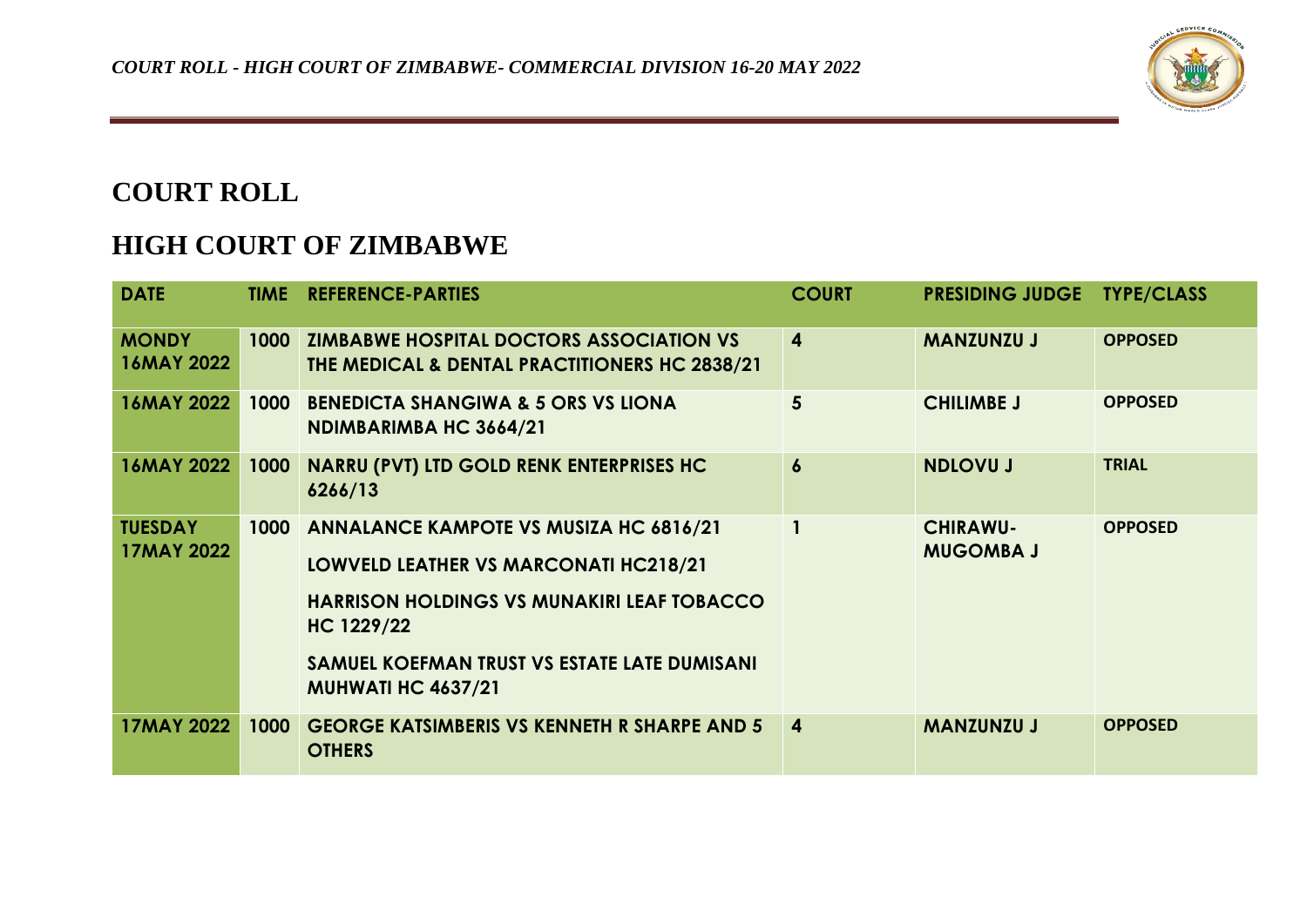

| <b>17MAY 2022</b>                     | 1000 | <b>ROSEMARY MUTINGWENDE VS PATRICK MAKAVA &amp;</b><br><b>ANOR HC 6498/17</b>     | $5\overline{5}$         | <b>CHILIMBE J</b> | <b>OPPOSED</b> |
|---------------------------------------|------|-----------------------------------------------------------------------------------|-------------------------|-------------------|----------------|
| <b>17MAY 2022</b>                     | 1000 | <b>MEDITERENEAN SHIPPING CO. VS ALLAN NACK AND</b><br>SHEPHERED GLOBAL HC 3829/21 | $\boldsymbol{6}$        | <b>NDLOVU J</b>   | <b>PTC</b>     |
| <b>17MAY 2022</b>                     | 1000 | <b>NARRU (PVT) LTD GOLD RENK ENTERPRISES HC</b><br>6266/13                        | $\boldsymbol{6}$        | <b>NDLOVU J</b>   | <b>TRIAL</b>   |
| <b>WEDNESDAY</b><br><b>18MAY 2022</b> | 1000 | ZIMSCO (PVT) LTD VS PORTNEX INTERPRISES LTD HC<br>662/22                          | $\overline{4}$          | <b>MANZUNZU J</b> | <b>OPPOSED</b> |
| <b>18MAY 2022</b>                     | 1000 | <b>CAPITAL ENERGY VS ASHLEY MUSIKAWANHU HC</b><br>3829/21                         | $\boldsymbol{6}$        | <b>NDLOVU J</b>   | <b>PTC</b>     |
| <b>18MAY 2022</b>                     | 1000 | <b>NARRU (PVT) LTD VS GOLD RENK ENTERPRISES HC</b><br>6266/13                     | $\boldsymbol{6}$        | <b>NDLOVU J</b>   | <b>TRIAL</b>   |
| <b>18MAY 2022</b>                     | 1000 | <b>GANRES ENTERPRISES VS HAGADOL ENTERPRISES HC</b><br>2342/21                    | $\boldsymbol{6}$        | <b>NDLOVU J</b>   | <b>PTC</b>     |
| <b>THURSADY</b><br><b>19MAY 2022</b>  | 1000 | <b>HOMELINK FINANCE VS MURENGA INVEST AND 2</b><br><b>OTHERS HC 3239/21</b>       | $\overline{\mathbf{4}}$ | <b>MANZUNZU J</b> | <b>PTC</b>     |
| <b>19MAY 2022</b>                     | 1100 | DR MASIMBA MASUNDA VS GESA MEDICAL<br>SUPPLIERS HC 5830/20                        | 4                       | <b>MANZUNZU J</b> | <b>PTC</b>     |
| <b>19MAY 2022</b>                     | 1200 | <b>MOHAMMED AHMED VS CAREFREE TRAVEL HC</b><br>1921/19                            | $\boldsymbol{4}$        | <b>MANZUNZU J</b> | <b>PTC</b>     |